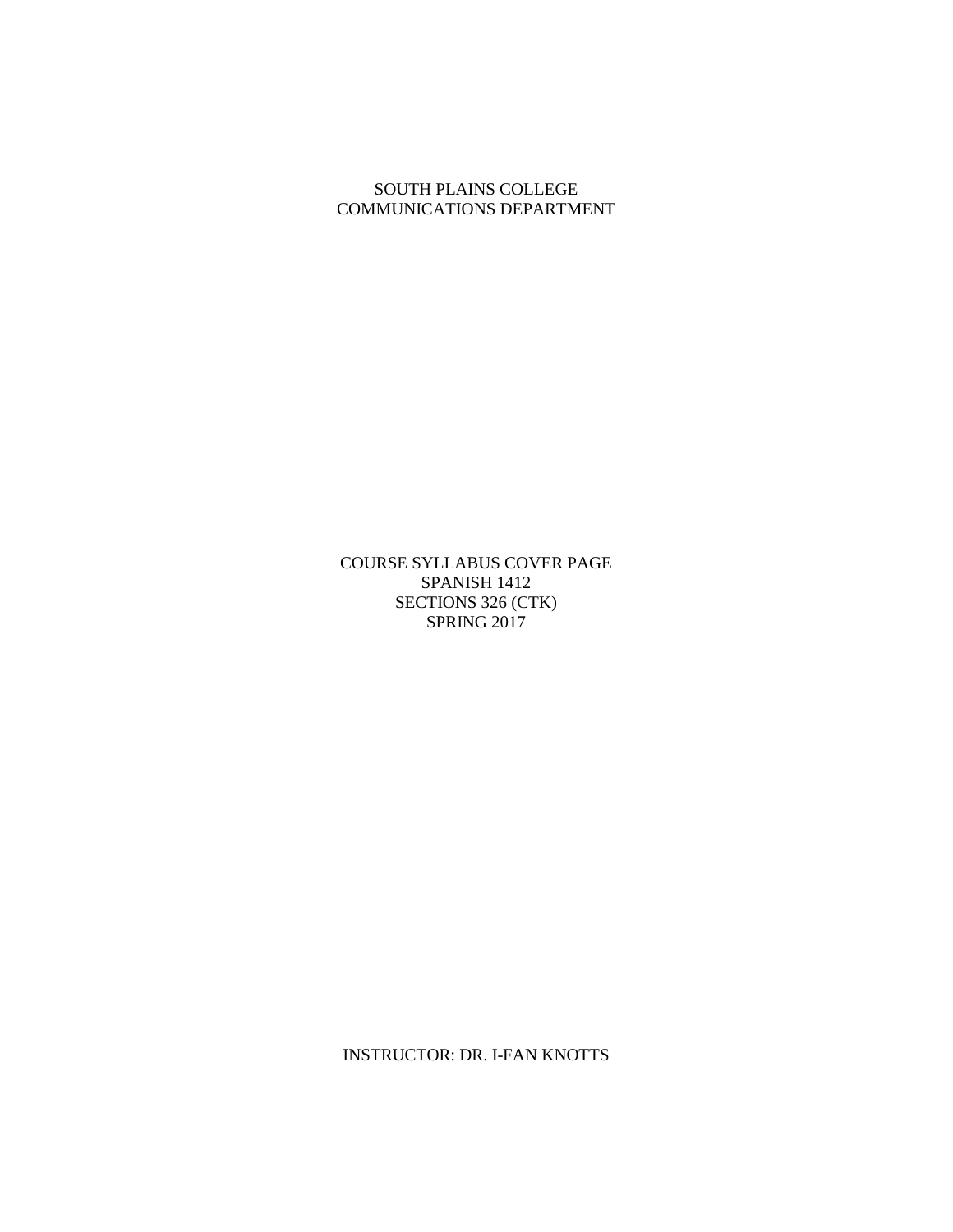#### **Course Syllabus SPAN 1412 – Beginning Spanish II**

**Department:** Communications

**Discipline:** Spanish

**Credit:** 3 hours lecture, 2 hours lab

This is a core course for the Associate of Arts degree, and satisfies five hours of the 8 – 16 hour requirement for foreign language. **Prerequisites:** SPAN 1411 with C or better or two years of high school Spanish or instructor recommendation based on significant Spanish speaking background. Note: Credit will not be given for both SPAN 1412 and SPAN 1514 or SPAN 1305.

# **Available Formats:** conventional

**Campus:** Levelland/Reese Center

**Textbooks:** Arriba 6th Ed. by Zayas-Bazán, Bacon & Nibert.

- (1) Textbook (Comunicación y Cultura) (ISBN- 0-13-513636-9) and
- (2) On-line workbook access code for (MySpanishlab-MSL) (ISBN- 0-13-159045-6)
- (3) Reader El secuestro, by Marta de Rosa

**Supplies:** Three-ring loose leaf binder or a notebook/folder is suggested.

**Course Specific Instructions:** None

**Course Description:** A continuation of SPAN 1411, this course emphasizes continued language development and refinement. It expands the functional skills of speaking, listening, reading and writing the Spanish language through the study of vocabulary, grammatical structures and syntax, with extensive practice in the classroom. We follow the American Council on the Teaching of Foreign Languages' "National Standards": [http://www.cas.usf.edu/languages/whystudy/standard.htm#standards.](http://www.cas.usf.edu/languages/whystudy/standard.htm#standards) **ACTFL [National](http://www.cas.usf.edu/languages/whystudy/standard.htm#standards)  [Standards](http://www.cas.usf.edu/languages/whystudy/standard.htm#standards) in Foreign Language Education.**

**Course Objectives:** The purpose of this course is formed by *Standards for Foreign Language Learning in the 21st Century*, focusing on the five general areas:

**Communication** *Communicate in Languages Other Than English*

**Standard 1.1:** Students engage in conversations, provide and obtain information, express feelings and emotions, and exchange opinions

**Standard 1.2:** Students understand and interpret written and spoken language on a variety of topics

**Standard 1.3:** Students present information, concepts, and ideas to an audience of listeners or readers on a variety of topics.

**Cultures** *Gain Knowledge and Understanding of Other Cultures*

**Standard 2.1:** Students demonstrate an understanding of the relationship between the practices and perspectives of the culture studied

**Standard 2.2:** Students demonstrate an understanding of the relationship between the products and perspectives of the culture studied

**Connections** *Connect with Other Disciplines and Acquire Information*

**Standard 3.1:** Students reinforce and further their knowledge of other disciplines through the foreign language **Standard 3.2:** Students acquire information and recognize the distinctive viewpoints that are only available through the foreign language and its cultures

**Comparisons** *Develop Insight into the Nature of Language and Culture*

**Standard 4.1:** Students demonstrate understanding of the nature of language through comparisons of the language studied and their own

**Standard 4.2:** Students demonstrate understanding of the concept of culture through comparisons of the cultures studied and their own.

**Communities** *Participate in Multilingual Communities at Home & Around the World*

**Standard 5.1:** Students use the language both within and beyond the school setting

**Standard 5.2:** Students show evidence of becoming life-long learners by using the language for personal enjoyment and enrichment.

Upon completion of this course, the student should be able to demonstrate proficiency in the following areas:

- basic knowledge of the pronunciation and intonation
- basic knowledge of the global diversity with emphasis in the Hispanic World
- basic knowledge of everyday conversation using the basic Spanish grammar in all four skills-reading, writing, speaking and listening.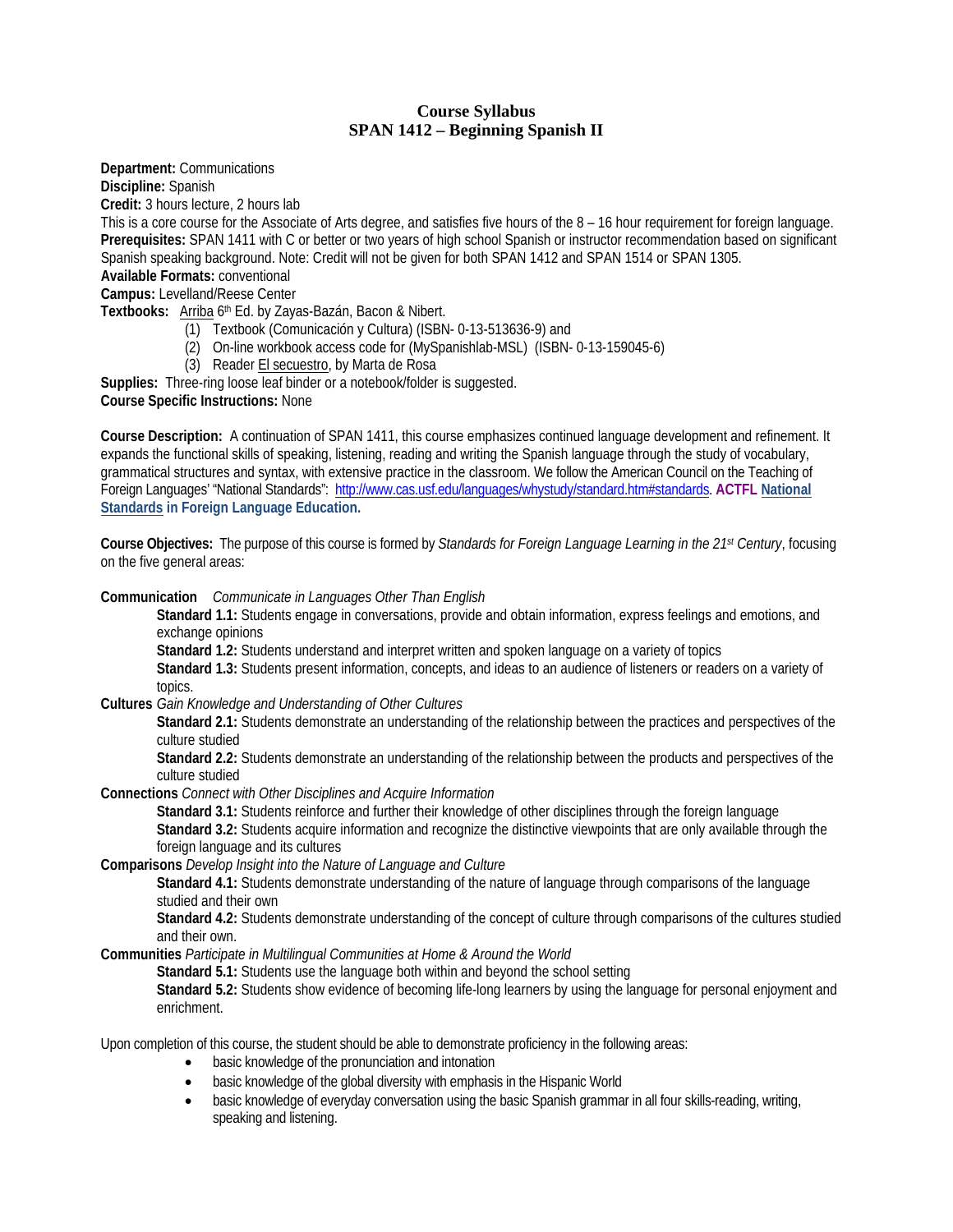- basic knowledge of the usage of vocabulary
- basic knowledge of composing sentences and paragraphs using basic Spanish grammar
- basic knowledge of close reading of the text

**Course Requirements:** Since this is a performance class, in order to maximize the potential to successfully complete this course, the student must attend all class meetings, participate actively and complete all assignments.

#### **Attendance Policy:** *Attendance in this class is mandatory. Students with more than four absences will be dropped from the class with either an F or an X without further warning*.

**Diversity Statement-**In this class, the professor will establish and support an environment that values and nurtures individual and group differences and encourages engagement and interaction. Understanding and respecting multiple experiences and perspectives will serve to challenge and stimulate all of us to learn about others, about the larger world and about ourselves. By promoting diversity and intellectual exchange, we will not only mirror society as it is, but also model society as it should and can be.

**Contacting your Instructor-** Please feel free to contact me if you have questions or concerns about your progress in this class. Please let me know in advance if you will have to miss class. Arrangements may be made to turn in your assignments early. You may contact me at the **office** in person or by phone at 806-716-4037.

#### **Student Learning Outcomes/Competencies: The student will:**

- **5** 5.1 describe his/her daily routine
	- 5.2 express needs related to personal care
	- 5.3 express emotional states
	- 5.4 compare objects and people
	- 5.6 talk about household tasks
	- 5.7 discuss people or things using superlatives
	- 5.8 describe what is happening at the moment
- **6** 6.1 discuss food, eating preferences and order meals
	- 6.2 talk about things and express to or for whom
	- 6.3 express likes and dislikes
	- 6.4 discuss cooking and recipes
	- 6.6 talk about events in the past
- **7** 7.1 talk about spare/leisure time activities
	- 7.2 makes plans to do something
	- 7.3 talk about indefinite/non-existent people and things
	- 7.4 talk about a variety of sports
	- 7.5 report past events
	- 7.6 take conversational shortcuts
- **8** 8.1 shop at a department store
	- 8.2 talk about what used to happen
	- 8.3 describe a scene in the past
	- 8.4 read and respond to advertisements
	- 8.5 describe a product
	- 8.6 contrast what was happening in the past with something else that was occurring
	- 8.7 make general statements about what people do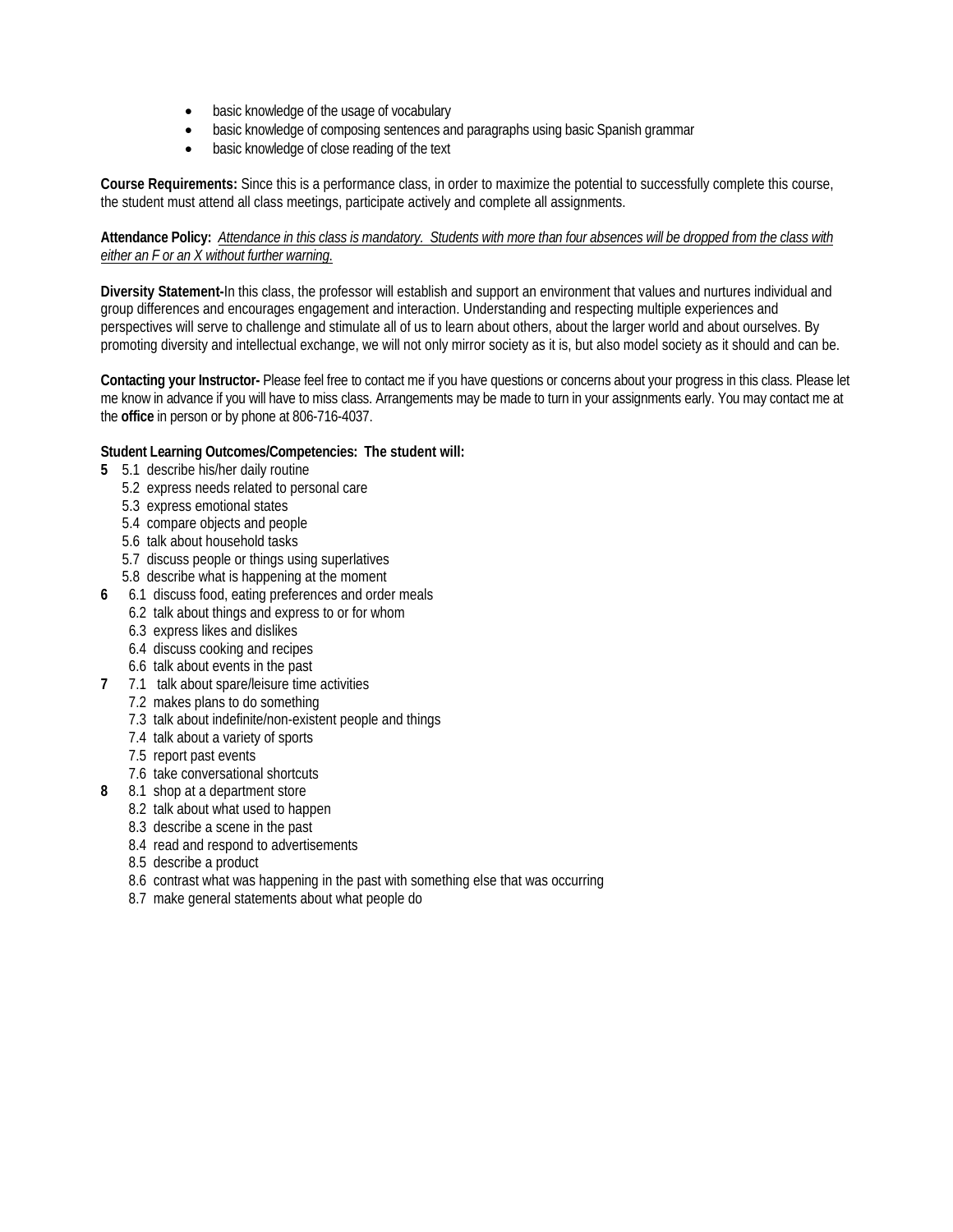#### **SOUTH PLAINS COLLEGE ARTS & SCIENCES—DEPARTMENT OF COMMUNICATIONS SPANISH 1412 COURSE SYLLABUS CONTINUATION**

| Professor:  | Dr. I-Fan KNOTTS                       |
|-------------|----------------------------------------|
| Office:     | Reese Center Building 8, Room 826C     |
| Telephone:  | $(806)$ 716-4037                       |
| $E$ -mail:  | ichen@southplainscollege.edu           |
| Office hrs: | TBA-Please go to MSL: Course materials |

**Required Materials:** You can find these at the SPC Campus bookstores or check online through the various online vendors or directly from the publisher at [www.myspanishlab.com](http://www.myspanishlab.com/)

- 1. Arriba 6th Ed. by Zayas-Bazan, Bacon & Nibert. (a) Textbook and (b) On-line workbook-access code for MySpanishLab (MSL)
- 2. Reader: El secuestro by Marta de Rosa

#### **Additional Information:**

This course is founded on interaction, communication, and culture; and is geared at acquiring all aspects of Spanish language: speaking, listening, reading, writing and a knowledge of the Hispanic culture. According to the South Plains College's New Student Experience-Advising Information, "generally, a student enrolled in academic courses needs 2 hours of preparation outside of class for each hour of classroom instruction". In our case, students need to spend at least 8 hours outside of class preparation for this course. *It is required that students have access to the internet for this course.* SPC has lab facilities available for students' usage.

| <b>Grading Procedure:</b>                                     |                 | <b>Grading Scale:</b>     |
|---------------------------------------------------------------|-----------------|---------------------------|
| Written Exams                                                 | 30 <sup>%</sup> | $A = 100-90$              |
|                                                               | 30%             | $B = 89 - 80$             |
| Daily Grades (MSL, HW, quizzes, participation, classwork) 20% |                 | $C = 79-70$               |
| Final Exams (Oral and Written)                                | 20%             | $D^* = 69 - 60$           |
|                                                               |                 | $F^* = 59 - \text{below}$ |

**Note:** a "C" or better is required for continuing to the next Spanish course (SPAN 2311) at South Plains College.

### **Expectations and Policies:**

- **A. Daily Grades** are composed of *three* major components: (1) Assignments, (2) Quizzes, and (3) Class Participation and Class work. **NO make-ups will be allowed in this category!**
	- **1. Assignments** will be announced in class and will be due on the dates indicated. Always check with MySpanishLab website for required online assignments and datelines. All assignments are due at the beginning of the class period or the due dates indicated. Assignments may be exercises from textbook, worksheets, hand-outs, reader, and MSL (which stands for MySpanishLab: [www.myspanishlab.com](http://www.myspanishlab.com/) —an online textbook/ workbook with listening comprehension, vocabulary, grammar, conversation, reading exercises, videos, games, practice tests, cultural practices, etc.). It is your responsibility to make sure that assignments are submitted/turned in on time and that you complete future assignments even if you are absent. If you cannot attend class, you may e-mail your work (before class) in order to receive credit for it. There will be NO make-ups nor will any late assignments be accepted. *Note: Only Complete and accurate assignments will be graded. Do not leave any section of your assignment incomplete. If you need assistance, contact Dr. Knotts during office hours. NOTE: Dr. Knotts will NOT respond to e-mail requesting missed class work and/or homework assignment due to absences. Contact a fellow student instead.*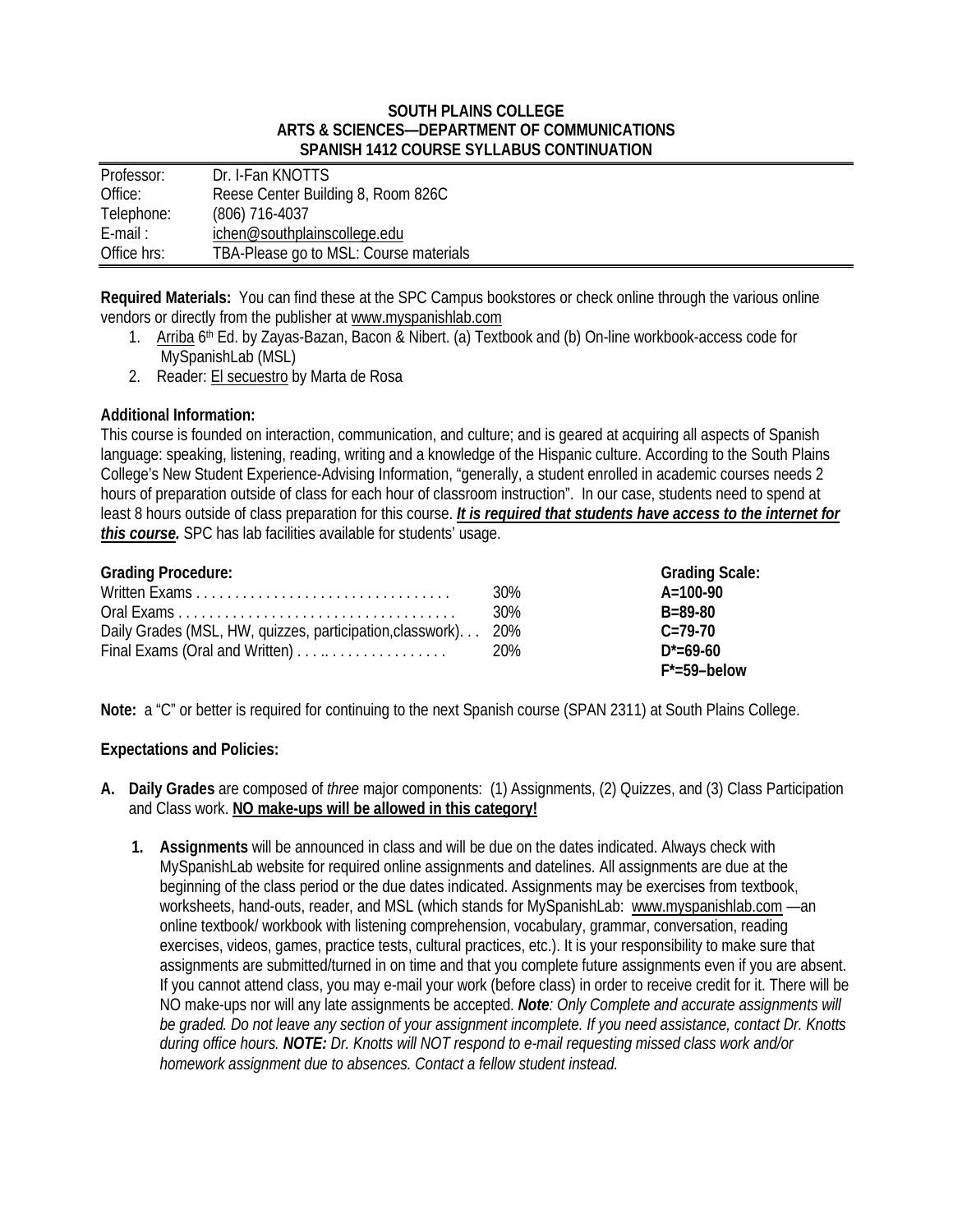- **2.** *Quizzes* will cover grammar, vocabulary, pronunciation, conversation, reading, listening comprehension from the required textual materials and from any additional material presented in class. There are 2 types: (a) the online quizzes (listed as extra practice in MSL) must be submitted on or before the due dates, and (b) the verbal quizzes (administered in class). There will be NO make-ups on any quizzes, no exceptions. Check your calendar on MSL website closely for due dates.
- **3.** *Class Participation and Class-work* grades are collected randomly throughout the semester at the professor's discretion. Students are required to participate actively in classroom activities. If you are not in class for any reason, you will not receive a grade! There will be NO make-ups on any participation/ class work grades due to tardy, leaving early or any type of absences, no exceptions.

**B. Oral Exams.** Active participation in class will help prepare you for the oral exams as they will consist of questions, situations and discussions from the textbooks Arriba and El secuestro practiced in class. All conducted in Spanish. More information will follow. See make-up policy below.

**C. Written Exams.** Written exams are comprehensive and mandatory and will test reading, writing, culture, listening skills and your ability to use grammar and vocabulary in communicative situations. Active participation in class along with the practices and exercises from MSL will help to prepare you to succeed in this course. See make-up policy below.

**D. Final Exams.** There are two parts: (1) Final Oral Exam and (2) Final Written Exam.

- 1. **Final Oral Exam**: is mandatory and required from all students. It is an oral presentation based on the topics presented in class. All conducted in Spanish with the difficulty level of (Chapter 8). You may be assigned into a group of two to prepare and to work on this task or you may work by yourself. You are encouraged to bring props and you will be graded based on your presentation, preparation, performance, and comprehension by your peers and your professor. You will be given more information at a later date. See make-up policy.
- 2. **Final Written Exam**: all students are required to take this comprehensive final written exam unless you meet the following requirements: (1) *an overall average of 70.0 or higher (including the Final Oral Exam) and* (2) *no more than 3 absences (regardless of the type of absence) incurred in this class, no exceptions.*

**E. Attendance Policy.** Students are expected to attend all classes in order to be successful in a course. The student may be administratively withdrawn from the course when absences become excessive as defined in the course syllabus. For this class, *Students with more than four absences may be dropped from the class with an F or an X without further warning***.**

*You are expected to be on time and to remain the entire class period. Attendance will be taken at the beginning of each class period. If you leave class early, or arrive late, you may not receive credit for a quiz, test, in-class activities, worksheets, participation or homework collected that day. Missing class the day before will not be accepted as an excuse for not being prepared when you return. Class participation and attendance are required because they are of greatest importance to success in a foreign language class. Failure to attend a class always results in missed opportunity to hear and speak Spanish, and will have a negative impact on your performance on evaluations. Obviously, if you are not in class, you are unable to participate and learn from the instruction. Attendance will be recorded and filed in the Registrar's office. For more information, see SPC Student Guide. The last day to drop a course and receive "W" is April 27, 2017.*

When an unavoidable reason for class absence arises, such as illness, an official trip authorized by the college or an official activity, the instructor may permit the student to make up work missed. It is the student's responsibility to complete work missed within a reasonable period of time as determined by the instructor. Students are officially enrolled in all courses for which they pay tuition and fees at the time of registration. Should a student, for any reason, delay in reporting to a class after official enrollment, absences will be attributed to the student from the first class meeting. *You are responsible for all class work covered during absences from class, even in cases in which you are able to*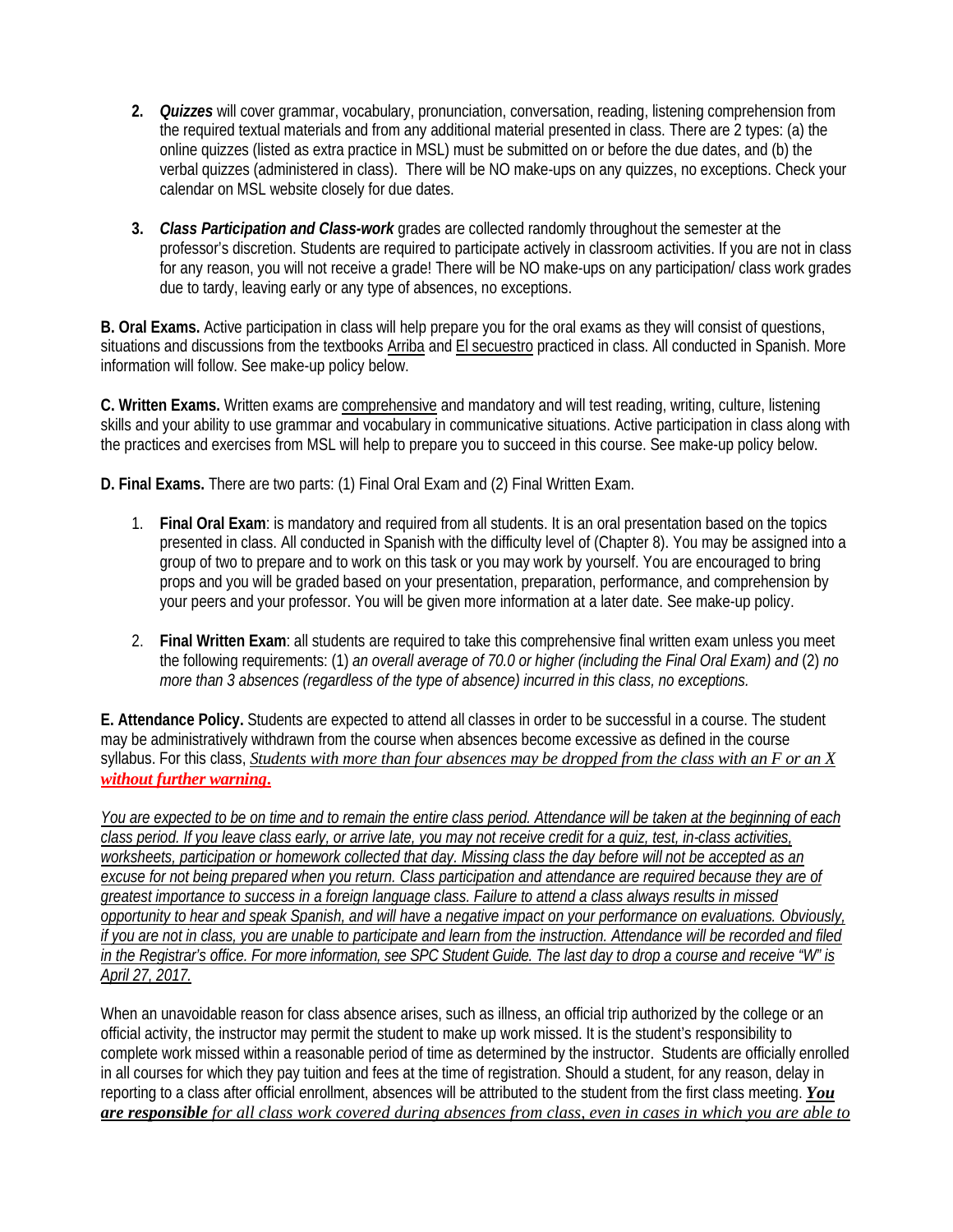*satisfy the professor that the absence was unavoidable. An absence is considered unavoidable if it is due to (1) an illness—with proper documentation provided from the doctor's office, or (2) a college related/ sponsored activity—with a letter from the organization stating the requirement of your presence in advance, or (3) being called to active military service, or (4) an emergency—at the discretion of the professor.*

"Students who enroll in a course but have "Never Attended" by the official census date, as reported by the faculty member, will be administratively dropped by the Office of Admissions and Records. A student who does not meet the attendance requirements of a class as stated in the course syllabus and does not officially withdraw from that course by the official census date of the semester, may be administratively withdrawn from that course and receive a grade of "X" or "F" as determined by the instructor. Instructors are responsible for clearly stating their administrative drop policy in the course syllabus, and **it is the student's responsibility to be aware of that policy**. **It is also the student's responsibility** to verify administrative drops for excessive absences through MySPC using his or her student online account. If it is determined that a student is awarded financial aid for a class or classes in which the student never attended or participated, the financial aid award will be adjusted in accordance with the classes in which the student did attend/participate and the student will owe any balance resulting from the adjustment."

**Make-Up Work Policy**. There will be absolutely no make-ups on any grades for assignments, quizzes, class participation and/or class-work. If you miss an exam (written/composition, oral or auditory) due to a verifiable unavoidable absence you may be allowed to take the make-up exam; however, it may be in a different format or with a different topic than previously announced and practiced in class, and must be taken at the discretion of the professor. \*You must contact Dr. Knotts within one week from the date of your absence in order to be considered for a make-up; otherwise, you will receive a zero for the missed exam.

**Class Conduct.** It is my belief that learning best occurs in a supportive and respectful atmosphere. Students are expected to assist in maintaining a classroom environment that is conducive to learning. When you enroll at South Plains College, you accept the rules and regulations prescribed by the College and it is your obligation to be familiar with the standards of conduct. In order to assure that all students have an opportunity to benefit from time spent in class, unless otherwise approved by the instructor, during class time student are prohibited from engaging in any other form of distraction. Inappropriate behavior in the classroom shall result, minimally in a request to leave class and be counted ABSENT for that day. Troublesome behavior may be classified as anything that disturbs the instructor or the students during the class period. Listed below are a few examples of troublesome behavior in the classroom:

- Eating, drinking or usage of tobacco products, (bottled waters and beverages with a "twist top" are allowed in the classroom),
- Usage of cell phones or any other electronic devices,
- Displaying of anger or aggression,
- Playing games or working on other projects during class,
- Making rude and/ or offensive remarks,
- Sleeping,
- Talking and visiting with classmates during a lecture, etc.

If problem persists, you will be removed from this course with a grade of WF (withdrawn failing). Refer to the Student Guide or the SPC General Catalog.

**Academic Integrity.** Cheating and plagiarism constitute serious offenses and will not be tolerated. Examples: for this class, the *use of online translators/websites for written assignments is considered cheating and copying other students' homework is considered plagiarism*. You will be dropped from the course with a grade of F. (Refer to the SPC Student Guide and the General Catalog).

**ADA Statement.** Students with disabilities, including but not limited to physical, psychiatric, or learning disabilities, who wish to request accommodations in this class should notify the Disability Services Office early in the semester so that the appropriate arrangements may be made. In accordance with federal law, a student requesting accommodations must provide acceptable documentation of his/her disability to the Disability Services Office. For more information, call or visit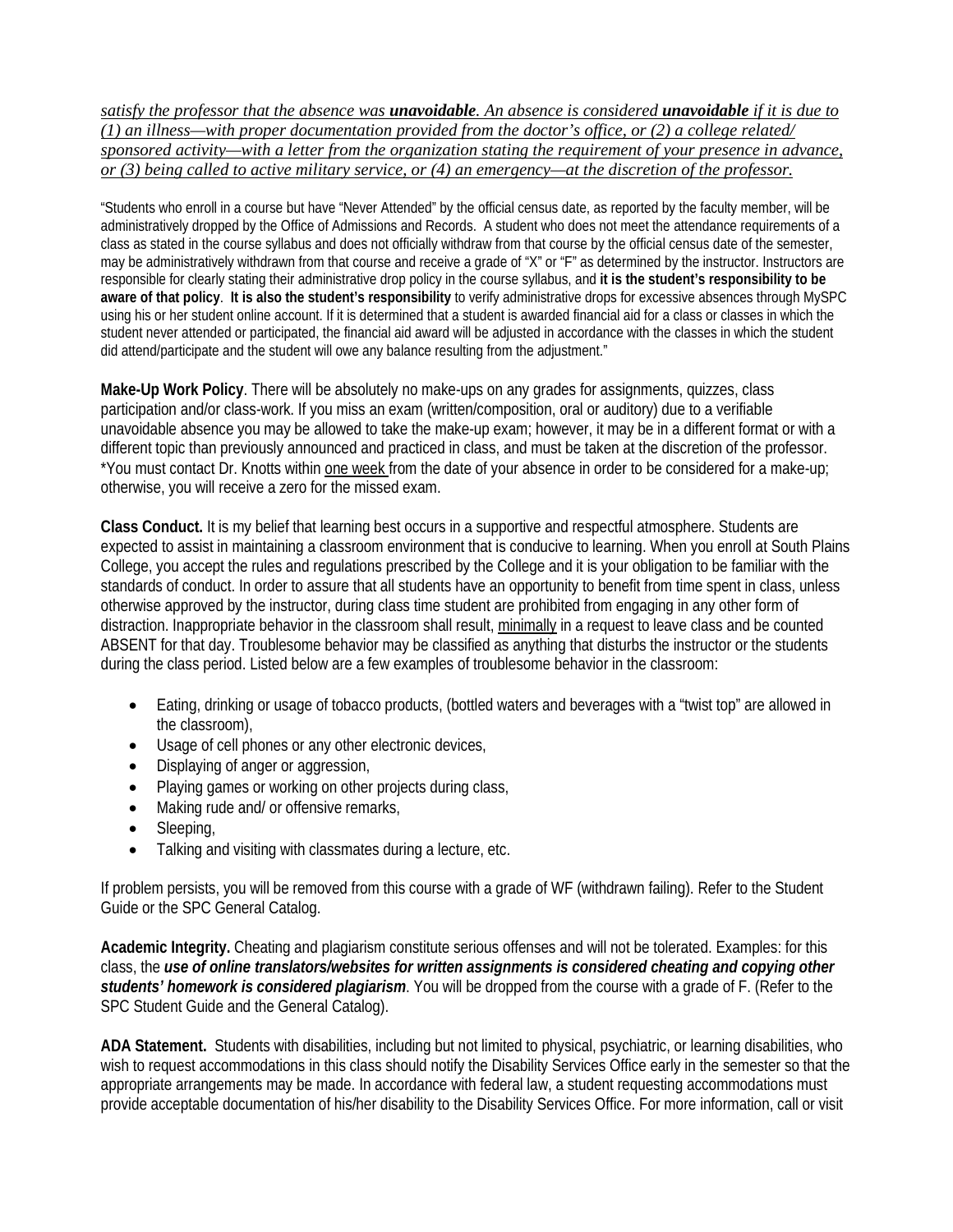the Disability Services Office at Levelland Student Health & Wellness Center 806-716-2577, Reese Center (also covers ATC) Building 8: 806-716-4675, Plainview Center Main Office: 806-716-4302 or 806-296-9611, or the Health and Wellness main number at 806-716-2529. \*\*\*It is important to note that no requirement exists that accommodations be made unless appropriate verification from the Disability Services Office has been provided to the professor.

### **IMPORTANT ADDITIONAL INFORMATION:**

All SPC students have been provided with an e-mail account via SPC's website and will be used as the primary channel for official communication in this class. Do not use the e-mail system in MySpanishLab. For more information, go to [http://www.southplainscollege.edu](http://www.southplainscollege.edu/) or refer to the student guide and catalog.

# **MSL http://myspanishlab.com ENROLLING IN A NEW SEMESTER: STUDENT**

# **STEP 1: BEFORE YOU ENROLL (VERY IMPORTANT!)**

- 1. Visit http://myspanishlab.com and click on **Browser Tune-up** to confirm that you have met the Systems Requirements. You may need to go under **Tools** and access the **Internet Options** to delete cookies for MSL to work properly.
- 2. Confirm that you have the following needed to register: a. **VALID EMAIL ADDRESS**  b. **INSTRUCTOR'S COURSE ID:** CRSKLHL-493202

# **STEP 2: ENROLLING IN YOUR NEW COURSE**

- 1. Click on the **Students** button under **First time users** at [http://myspanishlab.com.](http://myspanishlab.com/)
- 2. Click on **I already have an access code** or click on **need to purchase the access code online** and follow the prompts. Read the online policy and click on **I accept** to continue.
- 3. When prompted, enter your school's zip code Reese 79416
- 4. Create your account as follows:
	- a) Type in your name and your valid email address
	- b) Select school or select "other" and enter school's name, city and state.
	- c) Create login name and password
	- d) On the "*My Courses*" page, click on the **Enroll in a Course** button.
	- e) Type the Course ID listed above in the box and click **Next**.
	- f) **Confirm Course** screen; verify that the CourseID you entered matches your instructor's course. Click the **Next** button.
	- g) **Summary** screen, confirm the information is correct and then click **Enter Course Now** button to enter your instructor's course. This course name should now appear on your "course list."

### **STEP 3: YOU ARE NOW READY TO BEGIN. Click on course name to open.**

**\*VERY IMPORTANT\* Please check your time zone. Make sure it is set for Central Standard Time. All assignments are due at 11:59pm. If your alarm clock appears elsewhere, your time zone is set incorrectly (by default, it is set to Eastern Time Zone).**